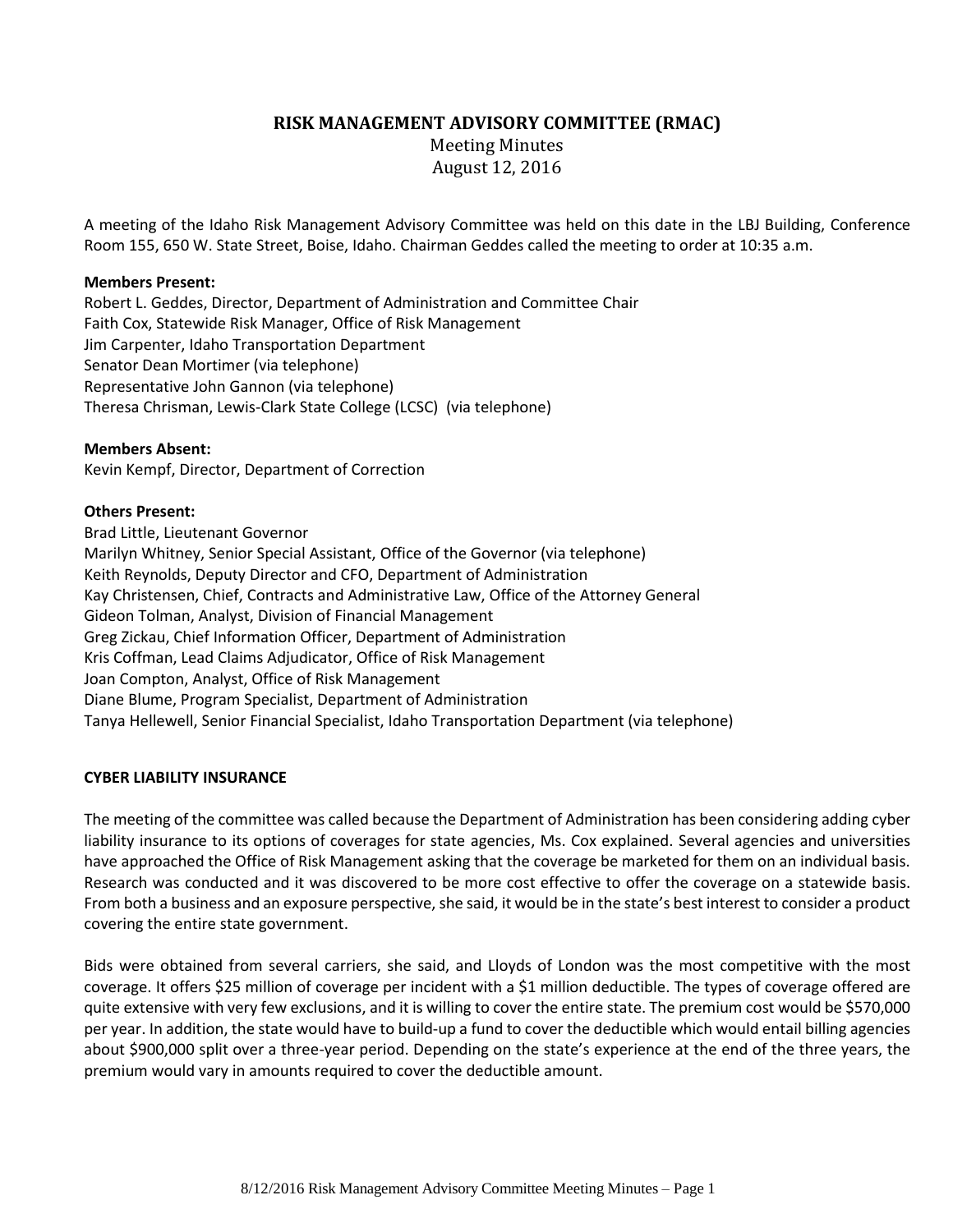Mr. Carpenter questioned whether \$25 million of coverage is low-- ITD alone has over 1.2 million drivers' licenses and social security numbers and it seems potential liability would be much higher, he said. Ms. Cox responded that typically when a breach occurs it does not affect every record and that is the premise upon which the proposed coverage amount was based. The state could purchase up to \$50 million, she said, but it was determined \$25 million would be a good place to start, from a budgeting perspective.

On the contrary, Senator Mortimer suggested the \$25 million amount might be high. He asked if there have been case studies on dollar amounts typically awarded, and whether there have been significant breaches in Idaho resulting in paid claims. Ms. Cox replied she is unaware of significant breaches in the state but said it is not a matter of "if", but "when" a breach will occur. Recently one state was fined by the federal government almost \$3 million after a laptop containing information from Health and Human Services was lost, Mr. Reynolds added. Montana has cyber liability insurance, he said, and subsequent to a breach in its health and welfare program, incurred a cost of \$4 million resulting from the mitigation process. The level of costs incurred by a state can be associated with steps it takes after a breach, such as offering credit-monitoring services, or the amount of correspondence sent out, for example.

Senator Mortimer inquired what the premium cost would be for \$10 or \$15 million of coverage. A quote of \$305,000 was received for \$10 million of coverage, Ms. Cox said, with the same deductible amount. For \$265,000 more, an additional \$15 million of coverage (for a total of \$25 million) can be purchased. This is substantially more coverage without a substantial increase in cost, and it would be a minimal impact if distributed across agencies.

She said the State Risk Insurance Management Association recently sent out a whitepaper after consolidating results of a survey on cyber liability insurance. Responses were received from 21 states—seven states opted for coverage and nine are considering coverage. She said she knows of two states that have coverage with Lloyds of London and have had significant events. Because they were with Lloyds, they were able to utilize its hotline and notification services at a reduced cost. Even with events below the \$1 million deductible, these services are available at a reduced rate.

Representative Gannon asked if the insurance carrier offers expertise to help states improve systems by offering parameters for achieving cyber security. Ms. Cox replied that when the carrier goes through applications and recognizes gaps in security, it offers guidance and expectations for correcting those gaps. The Idaho Technology Authority's guidelines and policies are in line with the carrier's expectations for adequate security.

Once insurance is acquired, what would motivate agencies to continue to enhance their self-protection, Chairman Geddes asked. Ms. Cox replied the enticement for an agency to lower its premium by doing certain things would be an option that she feels the underwriter will support.

Senator Mortimer inquired whether the federal government's assessment of fines is justified and whether the dollars are actually going to claimants. Chairman Geddes replied agencies that have the ability to utilize federal dollars to operate their programs are highly monitored and audited. A fine is assessed when due care for the protection of information is not practiced, and it shows that the federal government is taking this issues very seriously. Senator Mortimer expressed he would hope Idaho's congressional members help verify that the federal government is not merely profiting from the fines, making sure the money is going to individuals who have been harmed.

He also inquired how premium costs are going to be distributed across agencies. Ms. Cox explained it will be similar to the way Risk Management currently allocates liability premiums, and in this case it will be based on record count in the agency and equivalent to the exposure.

There have been discussions with the Governor's Cybersecurity Task Force relating to cybersecurity liability insurance being a possible recommendation brought forward through the task force and ultimately to the budget writers and